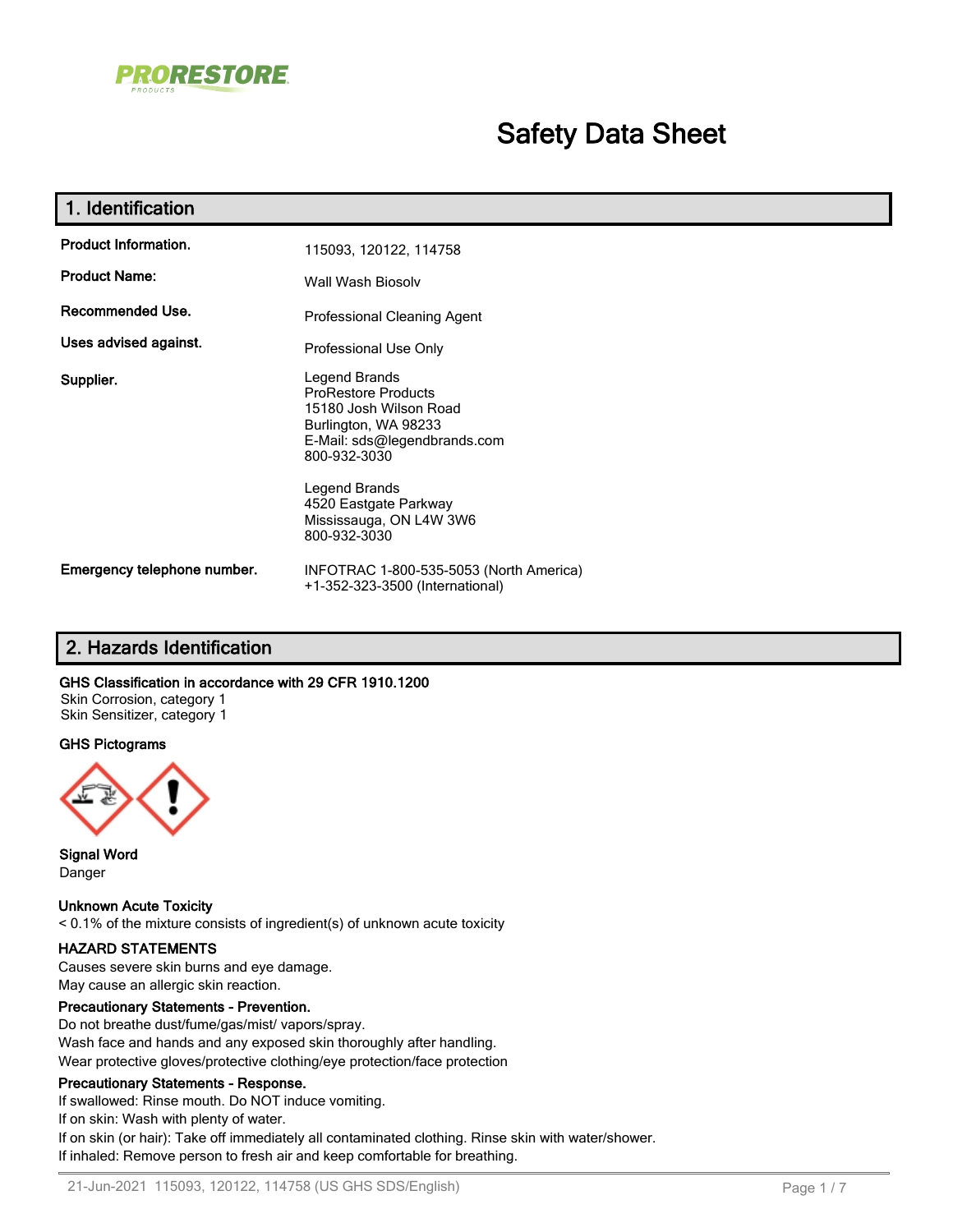If in eyes: Rinse cautiously with water for several minutes. Remove contact lenses, if present and easy to do. Continue rinsing.

Immediately call a poison center/doctor.

If skin irritation or rash occurs: Get medical advice/attention.

Wash contaminated clothing before reuse.

## **Precautionary Statements - Storage.**

Store locked up.

### **Precautionary Statements - Disposal.**

Dispose of contents in accordance with local/regional/national/international regulations.

## **3. Composition/Information on Ingredients**

| <b>Chemical Name</b>          | CAS-No.    | Wt. %       |
|-------------------------------|------------|-------------|
| 2-(2-BUTOXYETHOXY)ETHANOL     | 112-34-5   | $10 - 25$   |
| Alcohols, C10-14, ethoxylated | 66455-15-0 | $2.5 - 10$  |
| Sodium Metasilicate           | 6834-92-0  | $1.0 - 2.5$ |
| Ethoxylated C12-16 Alcohols   | 68551-12-2 | $0.1 - 1.0$ |
| D-limonene                    | 5989-27-5  | $0.1 - 1.0$ |

The exact percentage (concentration) of composition has been withheld as a trade secret.

## **4. First-aid Measures**

#### **Description of first-aid measures.**

#### **General advice.**

Call a physician if irritation develops or persists. Immediate medical attention is required. Show this safety data sheet to the doctor in attendance.

#### **Inhalation.**

Move to fresh air. If symptoms persist, call a physician. If not breathing, give artificial respiration.

#### **Skin contact.**

Wash off immediately with soap and plenty of water. Remove all contaminated clothes and shoes. Call a physician immediately.

#### **Eye contact.**

Rinse thoroughly with plenty of water for at least 15 minutes and consult a physician. Remove contact lenses, if present.

#### **Ingestion.**

Do NOT induce vomiting. Never give anything by mouth to an unconscious person. Call a physician immediately. Gently wipe or rinse the inside of the mouth with water.

#### **Symptoms.**

See Section 2.2, Label Elements and/or Section 11, Toxicological effects.

### **Notes to physician.**

Treat symptomatically.

## **5. Fire-fighting Measures**

#### **Extinguishing media.**

#### **Suitable extinguishing media.**

Use extinguishing measures that are appropriate to local circumstances and the surrounding environment. Use water spray, fog, Carbon dioxide (CO<sub>2</sub>), foam or dry chemical.

#### **Extinguishing media which shall not be used for safety reasons.**

High volume water jet.

#### **Special hazards arising from the substance or mixture.**

Hazardous decomposition products formed under fire conditions.

### **Advice for firefighters.**

As in any fire, wear self-contained breathing apparatus pressure-demand, MSHA/NIOSH (approved or equivalent) and full protective gear.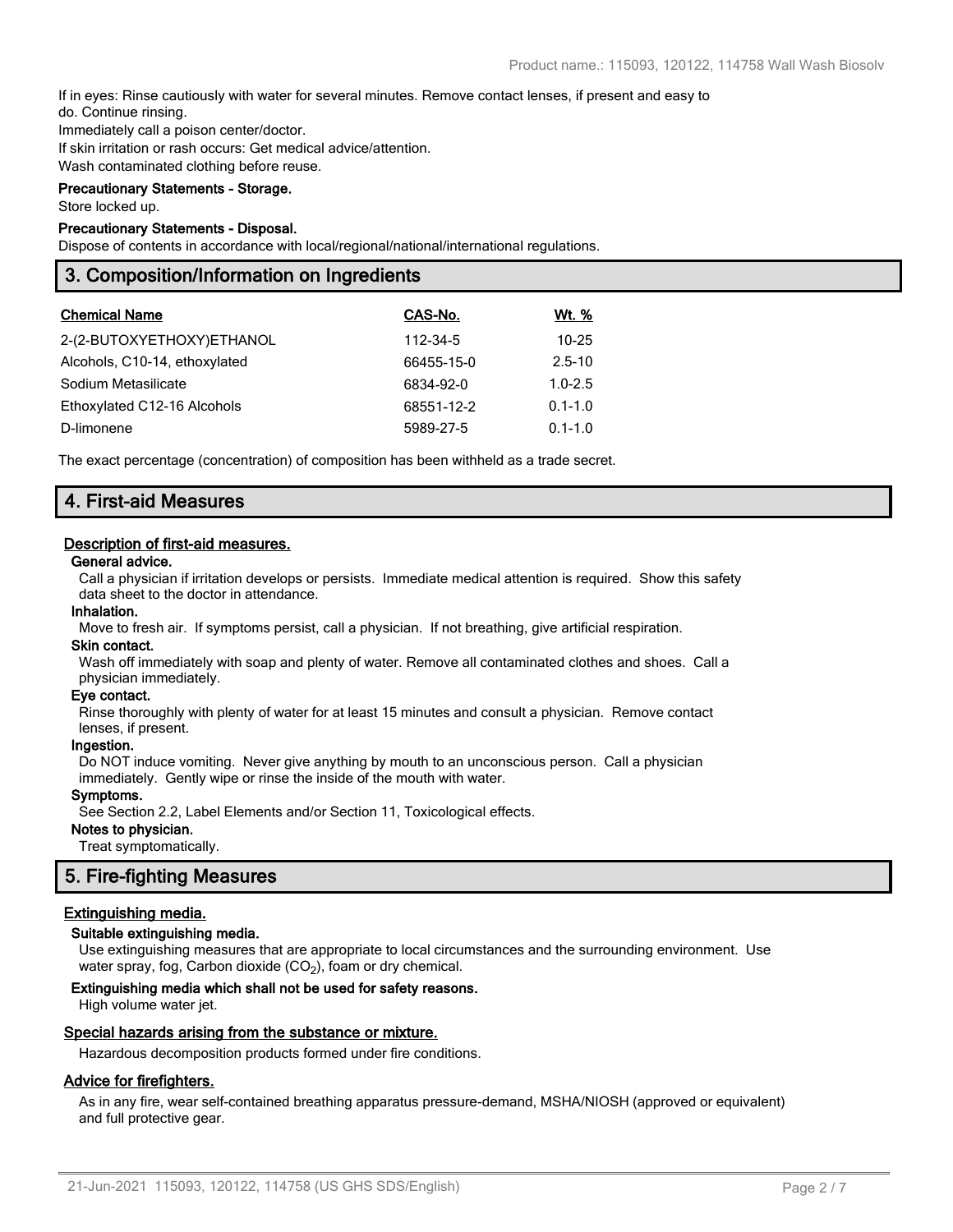## **6. Accidental Release Measures**

## **Personal precautions, protective equipment and emergency procedures.**

## **Personal precautions.**

Avoid contact with skin, eyes and clothing. Ensure adequate ventilation, especially in confined areas. Do not breathe vapors or spray mist.

#### **Advice for emergency responders.**

Use personal protection recommended in Section 8.

#### **Environmental precautions.**

Prevent further leakage or spillage if safe to do so. Do not allow material to contaminate ground water system. Prevent product from entering drains. See Section 12 for additional Ecological information.

#### **Methods and materials for containment and cleaning up.**

#### **Methods for Containment.**

Prevent further leakage or spillage if safe to do so. Pick up and transfer to properly labeled containers. Use personal protective equipment.

#### **Methods for cleaning up.**

Use personal protective equipment as required.

#### **Reference to other sections.**

See section 8 for more information.

## **7. Handling and Storage**

#### **Conditions for safe storage, including any incompatibilities.**

#### **Advice on safe handling.**

Handle in accordance with good industrial hygiene and safety practice. Wash hands before breaks and immediately after handling the product.

#### **Hygiene measures.**

See section 7 for more information.

#### **Storage Conditions.**

Keep containers tightly closed in a cool, well-ventilated place. Store in original container.

## **8. Exposure Controls/Personal Protection**

| <b>Ingredients with Occupational Exposure Limits</b> |                      |                       |              |                         |  |
|------------------------------------------------------|----------------------|-----------------------|--------------|-------------------------|--|
| <b>Chemical Name</b>                                 | <b>ACGIH TLV-TWA</b> | <b>ACGIH-TLV STEL</b> | OSHA PEL-TWA | <b>OSHA PEL-CEILING</b> |  |
| 2-(2-BUTOXYETHOXY)ETHANOL                            | 10 ppm               | N.E.                  | N.E          | N.E.                    |  |

**TLV = Threshold Limit Value TWA = Time Weighted Average PEL = Permissible Exposure Limit STEL = Short-Term Exposure Limit N.E. = Not Established**

#### **Engineering Measures.**

Ensure adequate ventilation, especially in confined areas. Showers, eyewash stations, and ventilation systems.

#### **Personal protective equipment.**

#### **Eye/Face Protection.**

Safety glasses with side-shields.

#### **Skin and body protection.**

Wear impervious rubber clothing if needed to prevent contact with liquid material. Wear suitable protective clothing.

#### **Respiratory protection.**

In case of insufficient ventilation wear suitable respiratory equipment.

## **9. Physical and chemical properties.**

## **Information on basic physical and chemical properties.**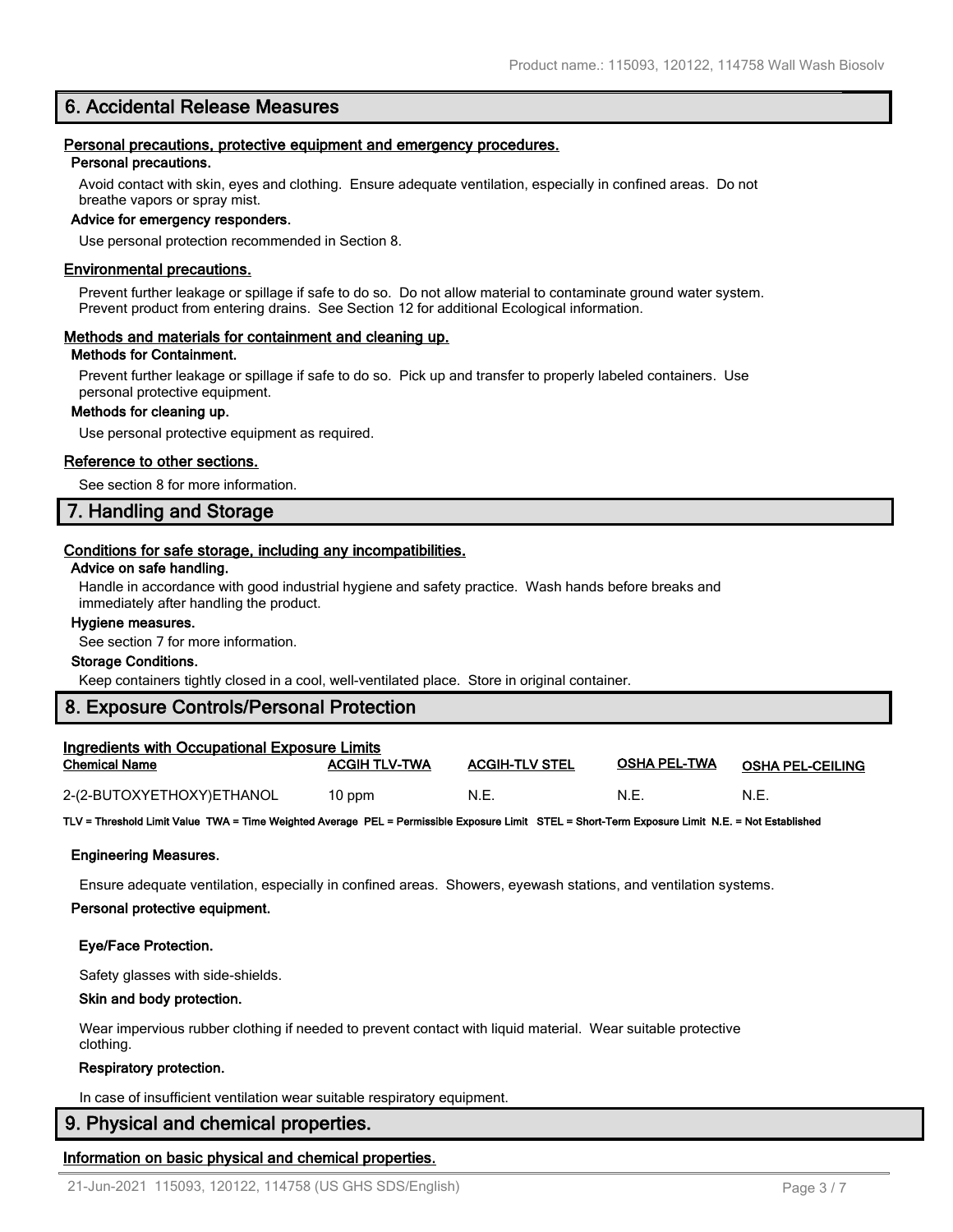**Physical state** Liquid **Appearance** Clear **Color** light green **Odor** No Information **Odor Threshold** No Information **pH** 12.8 **Melting/freezing point., °C (°F)** No Information **Flash Point., °C (°F)** 94 (201.20) **Boiling point/boiling range., °C (°F)** 100 - 2,567 (212 - 4652.6) **Evaporation rate** Faster than Diethyl Ether **Explosive properties.** The state of the state of the No Information **Vapor pressure.** No Information **Vapor density.** No Information **Specific Gravity. (g/cm3)** 1.032 **Water solubility.** Miscible with water **Partition coefficient.** No Information Autoignition temperature.,<sup>°</sup>C No Information **Decomposition Temperature °C.** No Information **Viscosity, kinematic.** No Information

## **Other information.**

**Volatile organic compounds (VOC) content.** trace **Density, Ib/gal** No Information

## **10. Stability and Reactivity**

## **Reactivity.**

Stable under normal conditions.

## **Chemical stability.**

Stable under recommended storage conditions.

## **Possibility of hazardous reactions.**

None known based on information supplied.

## **Conditions to Avoid.**

Direct sources of heat.

## **Incompatible Materials.**

Aldehydes. Ketones. Sodium hypochlorite. Acids. Alcohols. Oxidizing agents.

## **Hazardous Decomposition Products.**

None known.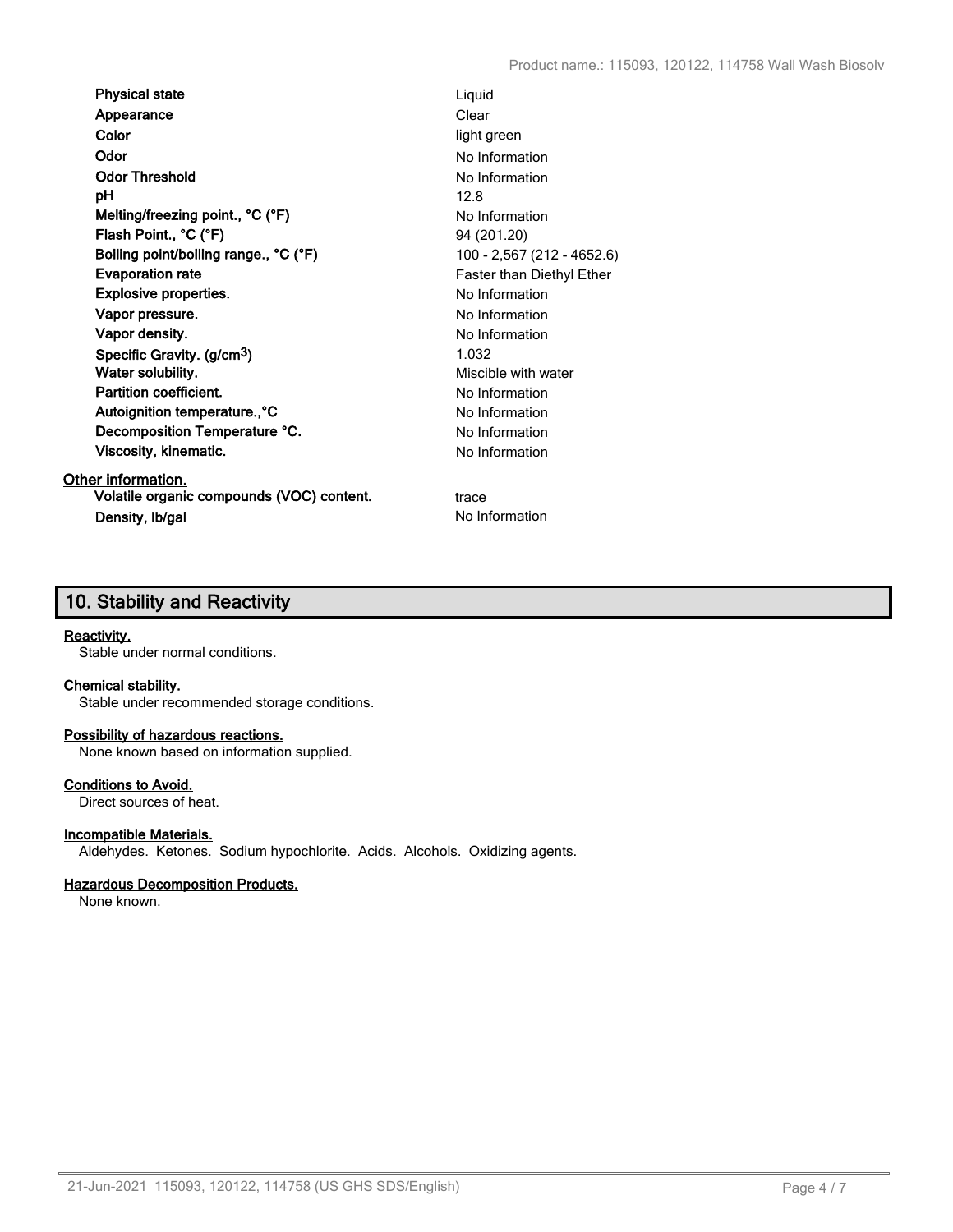## **11. Toxicological Information**

| Information on toxicological effects.<br>Acute toxicity.                       |                                                   |                                      |                                                  |                                     |                                |
|--------------------------------------------------------------------------------|---------------------------------------------------|--------------------------------------|--------------------------------------------------|-------------------------------------|--------------------------------|
| <b>Product Information</b>                                                     |                                                   |                                      |                                                  |                                     |                                |
| LD50 Oral<br>2,341.00 mg/kg                                                    |                                                   | <b>LD50 Dermal</b><br>2,576.00 mg/kg | <b>LC50 Inhalation (Vapor)</b><br>99,999.00 mg/l |                                     |                                |
| <b>Component Information.</b>                                                  |                                                   |                                      |                                                  |                                     |                                |
| CAS-No.<br>112-34-5                                                            | <b>Chemical Name</b><br>2-(2-BUTOXYETHOXY)ETHANOL |                                      | LD50 Oral<br>5660 mg/kg Rat                      | LD50 Dermal<br>2700 mg/kg<br>Rabbit | <b>LC50 Inhalation</b><br>N.I. |
| 6834-92-0<br>5989-27-5                                                         | Sodium Metasilicate<br>D-limonene                 |                                      | 1153 mg/kg Rat<br>5200 mg/kg, 4400<br>mg/kg Rat  | N.I.<br>>5000 mg/kg<br>Rabbit       | N.I.<br>N.I.                   |
| N.I. = No Information                                                          |                                                   |                                      |                                                  |                                     |                                |
| <b>Skin corrosion/irritation.</b><br><b>SKIN IRRITANT.</b>                     |                                                   |                                      |                                                  |                                     |                                |
| Eye damage/irritation.<br>No Information                                       |                                                   |                                      |                                                  |                                     |                                |
| No Information                                                                 | Respiratory or skin sensitization.                |                                      |                                                  |                                     |                                |
| Ingestion.<br>No Information                                                   |                                                   |                                      |                                                  |                                     |                                |
| Germ cell mutagenicity.<br>No Information                                      |                                                   |                                      |                                                  |                                     |                                |
| Carcinogenicity.<br>No Information                                             |                                                   |                                      |                                                  |                                     |                                |
| CAS-No.<br>5989-27-5                                                           | <b>Chemical Name</b><br>D-limonene                |                                      | <b>IARC</b><br>IARC Group 3                      | <b>NTP</b>                          | <b>OSHA</b>                    |
| Reproductive toxicity.<br>No Information                                       |                                                   |                                      |                                                  |                                     |                                |
| Specific target organ systemic toxicity (single exposure).<br>No Information   |                                                   |                                      |                                                  |                                     |                                |
| Specific target organ systemic toxicity (repeated exposure).<br>No Information |                                                   |                                      |                                                  |                                     |                                |
| Aspiration hazard.<br>No Information                                           |                                                   |                                      |                                                  |                                     |                                |
| <b>Primary Route(s) of Entry</b><br>No Information                             |                                                   |                                      |                                                  |                                     |                                |

## **12. Ecological Information**

## **Toxicity.**

8.40% of the mixture consists of ingredient(s) of unknown aquatic toxicity **Ecotoxicity effects.**

| <b>Chemical Name</b>                             | <b>Toxicity to algae</b>                       | <b>Toxicity to fish</b>                                                                       | Toxicity to daphnia and other<br>aquatic invertebrates                |
|--------------------------------------------------|------------------------------------------------|-----------------------------------------------------------------------------------------------|-----------------------------------------------------------------------|
| 2-(2-BUTOXYETHOXY)<br><b>ETHANOL</b><br>112-34-5 | EC50 96 h Desmodesmus<br>subspicatus >100 mg/L | 1300 mg/L                                                                                     | LC50 96 h Lepomis macrochirus   EC50 48 h Daphnia magna > 100<br>mq/L |
| Sodium Metasilicate<br>6834-92-0                 |                                                | LC50 96 h Brachydanio rerio 210<br>mg/L, LC50 96 h Brachydanio<br>rerio 210 mg/L              |                                                                       |
| D-limonene<br>5989-27-5                          |                                                | LC50 96 h Pimephales promelas<br>0.619 - 0.796 mg/L, LC50 96 h<br>Oncorhynchus mykiss 35 mg/L |                                                                       |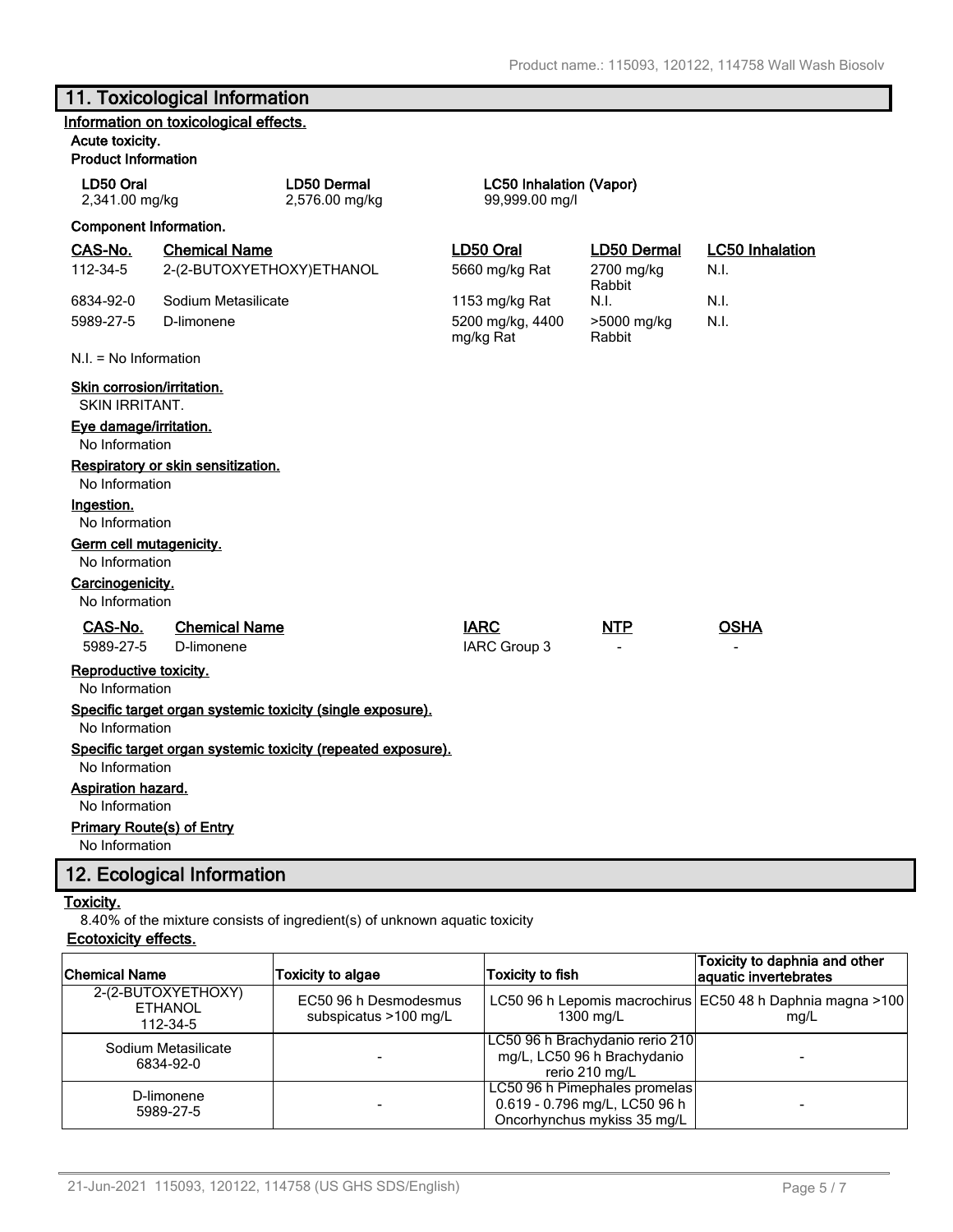#### **Persistence and degradability.**

No data are available on the product itself.

#### **Bioaccumulative potential.**

Discharge into the environment must be avoided.

#### **Mobility in soil.**

No information

## **Other adverse effects.**

No information

## **13. Disposal Considerations**

### **Waste Disposal Guidance.**

Disposal should be in accordance with applicable regional, national and local laws and regulations.

## **14. Transport Information**

## **DOT**

| <b>Shipping Name:</b> | Not regulated  |
|-----------------------|----------------|
| IMDG                  | No Information |
| IATA                  | No Information |

## **15. Regulatory Information**

## **International Inventories:**

| TSCA                 | Complies                                                                                          |
|----------------------|---------------------------------------------------------------------------------------------------|
| DSL                  | Complies                                                                                          |
| <b>DSL/NDSL</b>      | Complies                                                                                          |
| <b>EINECS/ELINCS</b> |                                                                                                   |
| <b>ENCS</b>          |                                                                                                   |
| <b>IECSC</b>         | Complies                                                                                          |
| KECI                 | Complies                                                                                          |
| <b>PICCS</b>         | Complies                                                                                          |
| AICS                 | Complies                                                                                          |
| <b>NZIOC</b>         | Complies                                                                                          |
| TCSI                 |                                                                                                   |
| <b>TSCA</b>          | United States Toxic Substances Control Act Section 8(b) Inventory.                                |
| <b>DSL</b>           | Canadian Domestic Substances List.                                                                |
| <b>DSL/NDSL</b>      | Canadian Domestic Substances List/Canadian Non-Domestic Substances List                           |
| <b>EINECS/ELINCS</b> | European Inventory of Existing Chemical Substances/European List of Notified Chemical Substances. |
| <b>ENCS</b>          | Japan Existing and New Chemical Substances.                                                       |
| <b>IECSC</b>         | China Inventory of Existing Chemical Substances.                                                  |
| <b>KECL</b>          | Korean Existing and Evaluated Chemical Substances.                                                |
| <b>PICCS</b>         | Philippines Inventory of Chemicals and Chemical Substances.                                       |
| <b>AICS</b>          | Australian Inventory of Chemical Substances.                                                      |
| <b>NZIoC</b>         | New Zealand Inventory of Chemicals.                                                               |
| <b>TCSI</b>          | Taiwan Chemical Substance Inventory                                                               |
|                      |                                                                                                   |

## **U.S. Federal Regulations:**

## **SARA SECTION 313:**

This product does not contain any chemicals that are subject to the reporting requirements of SARA 313.